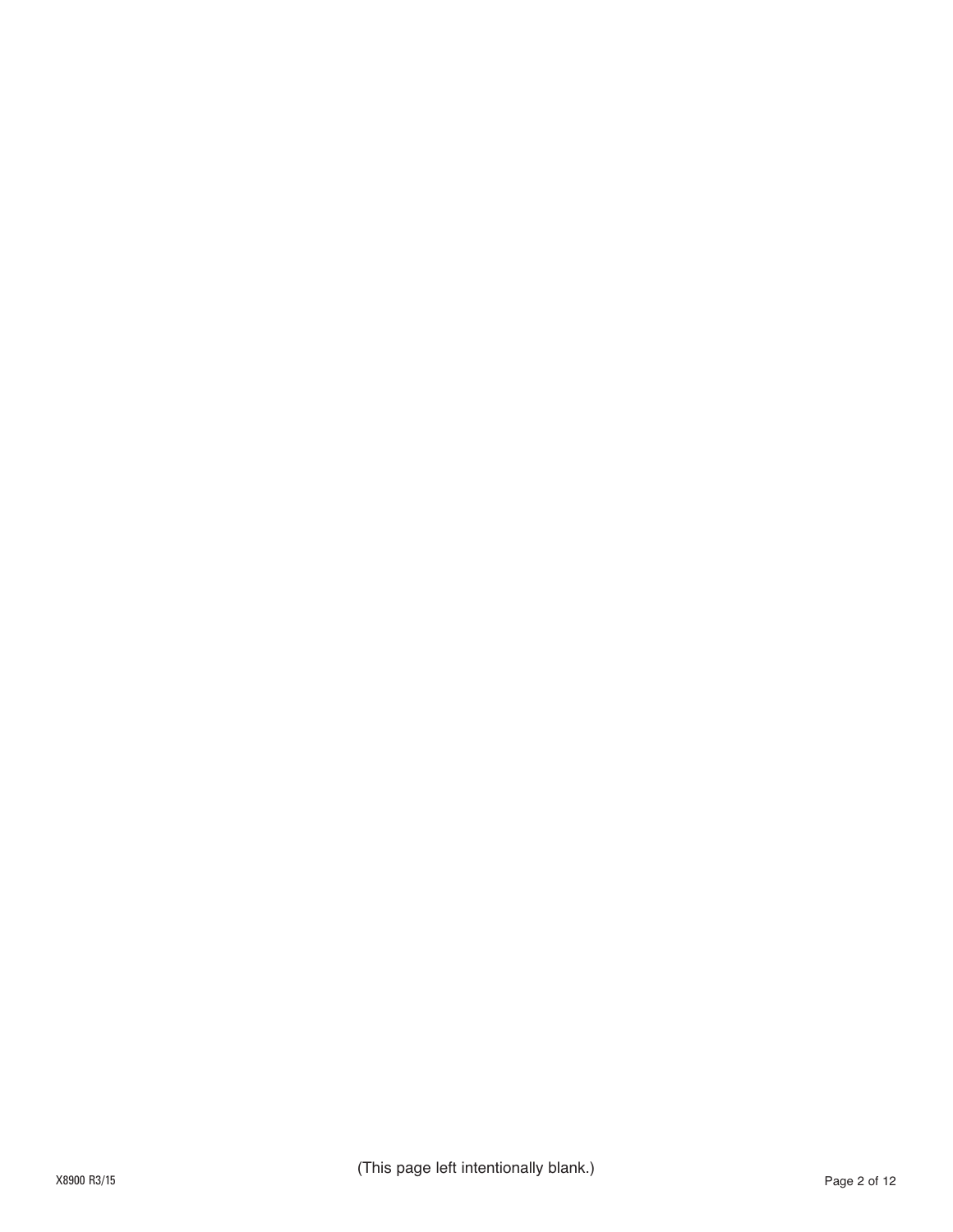





EFFECTIVE DATE:  $\qquad$  /  $\qquad$  /

GROUP NUMBER:

### **INSTRUCTIONS: All questions must be answered. Incomplete applications will be returned.**

Section I: SPECIAL ENROLLMENT: In the event that a qualifying event occurs, Special Enrollment will be allowed within 60 days of the qualifying event. If the applicant is not applying due to a qualifying event, please skip to Section II of the application.

#### **Check the box for the qualifying event that applies.**

- Loss of Minimum Essential Coverage. (Loss of Minimum Essential Coverage does not include termination due to non-payment of premium, including COBRA premium, or in the event of rescission)
- $\Box$  Becoming a dependent through Birth
- $\Box$  Becoming a dependent through Adoption or placement for adoption
- $\Box$  Becoming a dependent through Marriage
- $\Box$  Error in enrollment
- $\Box$  The plan or issuer substantially violated a material provision of the contract under which you are enrolled
- $\Box$  Newly eligible or newly ineligible for advance payments of the premium tax credit or experience a change in eligibility for cost-sharing reductions through the Exchange Marketplace
- $\Box$  New coverage becoming available as a result of a permanent move
- $\Box$  My existing individual health insurance plan is being cancelled or renewed. (Date of qualifying event is the date of renewal or cancellation.)

Date of qualifying event:

| <b>Section II: APPLICANT INFORMATION</b> |                                                                                                                                                          |          |  |                   |  |                |
|------------------------------------------|----------------------------------------------------------------------------------------------------------------------------------------------------------|----------|--|-------------------|--|----------------|
| Last Name                                |                                                                                                                                                          | MI       |  | <b>First Name</b> |  |                |
| <b>Permanent Residence</b>               |                                                                                                                                                          |          |  | City              |  | E-mail Address |
| County                                   | <b>State</b>                                                                                                                                             | Zip Code |  | Best Contact # (  |  | Alternate # (  |
| <b>Reason for Application:</b>           | $\Box$ Adding dependent<br>$\Box$ Applying for change to current coverage<br>$\Box$ Applying for Child-only coverage<br>$\Box$ Applying for new coverage |          |  |                   |  |                |

**WARNING:** Any person who, with the intent to defraud or knowing that he or she is facilitating a fraud against an insurer, submits an application or files a claim containing a false or deceptive statement is guilty of insurance fraud.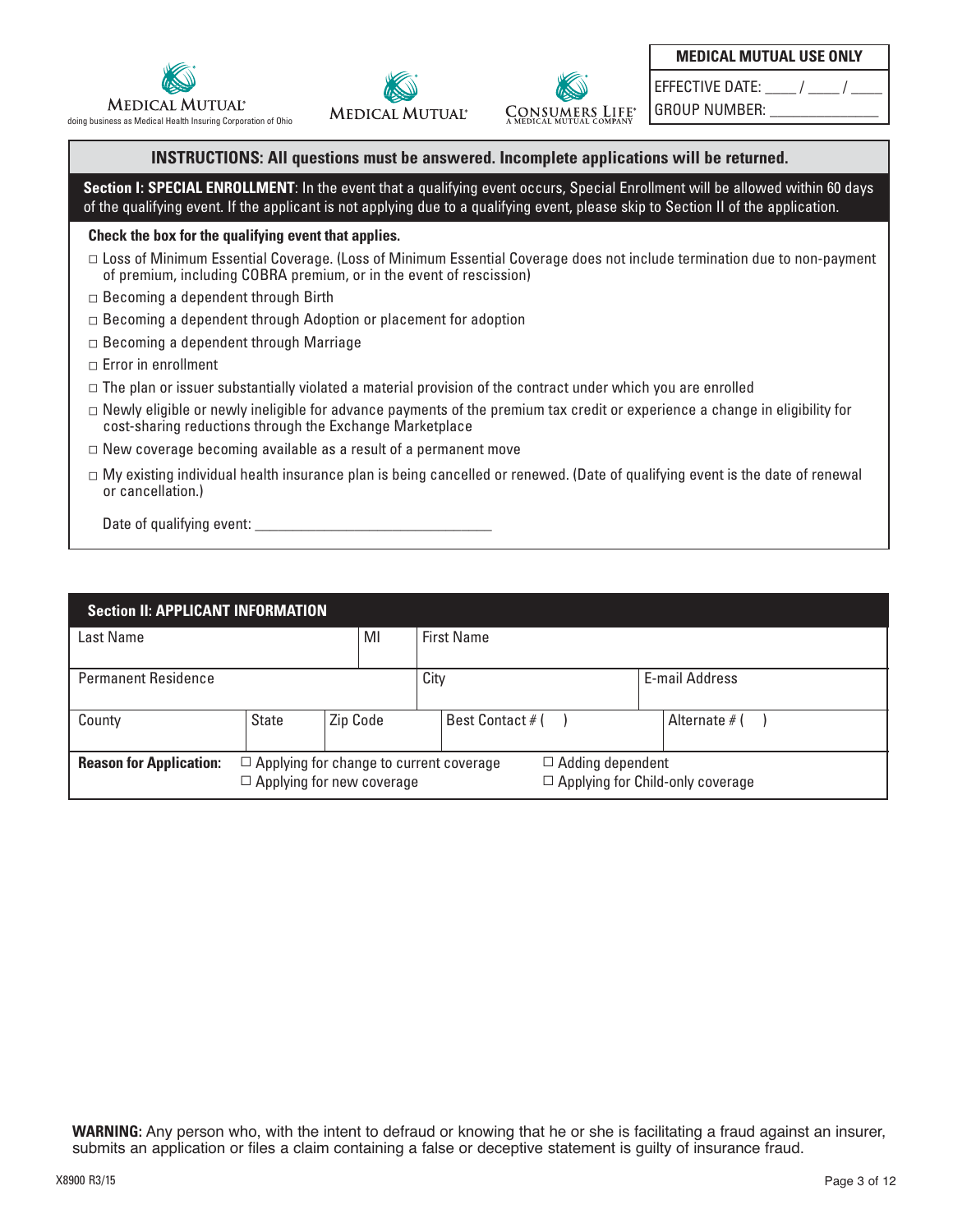

doing business as Medical Health Insuring Corporation of Ohio





|                               | First Name, MI<br>(and last name, if different) | <b>Social Security</b><br>Number | <b>Birth Date</b> | Gender | Tobacco User<br>Tobacco Smoker definition – the legal use<br>(other than religious or ceremonial) of any<br>tobacco product on average four or more<br>times per week within no longer than the<br>last six months. |
|-------------------------------|-------------------------------------------------|----------------------------------|-------------------|--------|---------------------------------------------------------------------------------------------------------------------------------------------------------------------------------------------------------------------|
| Self                          |                                                 |                                  |                   |        | Y N                                                                                                                                                                                                                 |
| Spouse                        |                                                 |                                  |                   |        | Y N                                                                                                                                                                                                                 |
| Domestic Partner <sup>1</sup> |                                                 |                                  |                   |        | Y N                                                                                                                                                                                                                 |
|                               |                                                 |                                  |                   |        | Y N                                                                                                                                                                                                                 |
|                               |                                                 |                                  |                   |        | Y N                                                                                                                                                                                                                 |
| 3                             |                                                 |                                  |                   |        | Y N                                                                                                                                                                                                                 |
| 4                             |                                                 |                                  |                   |        | Y N                                                                                                                                                                                                                 |
| 5                             |                                                 |                                  |                   |        | Y N                                                                                                                                                                                                                 |
| 6                             |                                                 |                                  |                   |        | Υ<br>N                                                                                                                                                                                                              |
|                               |                                                 |                                  |                   |        | Y N                                                                                                                                                                                                                 |
| 8                             |                                                 |                                  |                   |        | Y N                                                                                                                                                                                                                 |
| 9                             |                                                 |                                  |                   |        | Y N                                                                                                                                                                                                                 |

<sup>1</sup> Refer to Section IX, Number 13, Terms and Conditions, for domestic partner eligibility requirements.

#### **Section III: PRODUCTS2**

| <b>Silver Plan Options - PPO Options:</b>               | <b>Bronze Plan Options - HMO Options:</b>                         |
|---------------------------------------------------------|-------------------------------------------------------------------|
| $\Box$ MedMutual 1750 (1,750/3,500)                     | $\Box$ MedMutual HMO 6000 HSA $-$ Mercy (6,000/12,000)            |
| $\Box$ MedMutual 2500 (2,500/5,000)                     | $\Box$ MedMutual HMO 6000 HSA - Promedica (6,000/12,000)          |
| $\Box$ MedMutual 3500 (3,500/7,000)                     | <b>Other</b>                                                      |
| $\Box$ MedMutual 4000 HSA (4,000/8,000)                 | $\Box$ Other (Product Name)                                       |
| <b>Silver Plan Options - HMO Options:</b>               | <b>Ancillary Options':</b>                                        |
| $\Box$ MedMutual HMO 1750 - Mercy (1,750/3,500)         | □ MedMutual Dental 1 (Includes Pediatric Dental)                  |
| $\Box$ MedMutual HMO 1750 – Promedica (1,750/3,500)     | $\Box$ MedMutual Dental 2 (Includes Pediatric Dental)             |
| $\Box$ MedMutual HMO 4000 HSA - Mercy (4,000/8,000)     | $\Box$ MedMutual Dental 3 (Includes Pediatric Dental)             |
| $\Box$ MedMutual HMO 4000 HSA - Promedica (4,000/8,000) | $\Box$ MedMutual Pediatric Dental (not purchasing a medical plan) |
| <b>Bronze Plan Options - PPO Options:</b>               | $\Box$ Waiving Pediatric Dental coverage <sup>2</sup>             |
| $\Box$ MedMutual 5000 (5,000/10,000)                    | $\Box$ MedMutual Vision                                           |
| $\Box$ MedMutual 6000 HSA (6,000/12,000)                | $\Box$ Life Coverage (must be purchased with Medical and          |

Sections IV and V must be completed)

Dental and Vision coverage can be purchased as a stand-alone product. One year of premium is due when purchased as a stand-alone product.

Medical plan designs include an Exchange certified Pediatric Dental plan unless Pediatric Dental is purchased elsewhere; if purchased elsewhere, proof of coverage for an Exchange certified Pediatric Dental plan must be supplied with the application to Medical Mutual. If proof is not received, Pediatric Dental and the corresponding rate will be included into the plan that was purchased. If a Medical Mutual Dental Rider is purchased, Pediatric Dental will be included.

 $\mathbf{I}$ 

## **Sections IV and V are required only if applying for Life Insurance**

| <b>Section IV: LIFE PRODUCTS</b>                                                                                                                                                                                                                                                                                                           |                                                                                                                                                               |  |  |  |  |
|--------------------------------------------------------------------------------------------------------------------------------------------------------------------------------------------------------------------------------------------------------------------------------------------------------------------------------------------|---------------------------------------------------------------------------------------------------------------------------------------------------------------|--|--|--|--|
| Applicant Basic Life Insurance<br>$\Box$ \$10,000 $\Box$ \$20,000 $\Box$ \$30,000<br>$\Box$ \$40.000 $\Box$ \$50.000<br><b>Applicant Basic AD&amp;D Insurance</b><br>$\Box$ \$10,000 $\Box$ \$20,000 $\Box$ \$30,000<br>$\Box$ \$40,000 $\Box$ \$50,000                                                                                    | Spouse Basic AD&D Insurance<br>$\Box$ \$10.000 $\Box$ \$20.000 $\Box$ \$30.000 $\Box$ \$40.000 $\Box$ \$50.000<br>Dependent Life Insurance<br>$\Box$ \$10,000 |  |  |  |  |
| Spouse Basic Life Insurance<br>$\Box$ \$10,000 $\Box$ \$20,000 $\Box$ \$30,000 $\Box$ \$40,000 $\Box$ \$50,000                                                                                                                                                                                                                             |                                                                                                                                                               |  |  |  |  |
| Do you, the applicant, own an existing life policy or annuity contract? $\Box$ Yes $\Box$ No<br>If you answered "YES" to the above questions, inform the agent who will provide you an "Important Notice:                                                                                                                                  |                                                                                                                                                               |  |  |  |  |
| By applying for this proposed life policy, do you intend to replace, discontinue or change any existing life policy or annuity contract?<br>$\Box$ Yes $\Box$ No                                                                                                                                                                           |                                                                                                                                                               |  |  |  |  |
| It is understood and agreed that this application shall be made part of the policies for which application is made, and it is<br>further understood:                                                                                                                                                                                       |                                                                                                                                                               |  |  |  |  |
| (1) Basic Life and Dependent Life are subject to the approval of Consumers Life Insurance Company (CLIC), and nothing contained<br>herein shall be binding upon Consumers Life until this application is approved and accepted at CLIC's home office.<br>No waiver or change will bind CLIC unless signed by an Executive Officer of CLIC. |                                                                                                                                                               |  |  |  |  |
| Appendix A, which you must read and complete.                                                                                                                                                                                                                                                                                              |                                                                                                                                                               |  |  |  |  |

1

2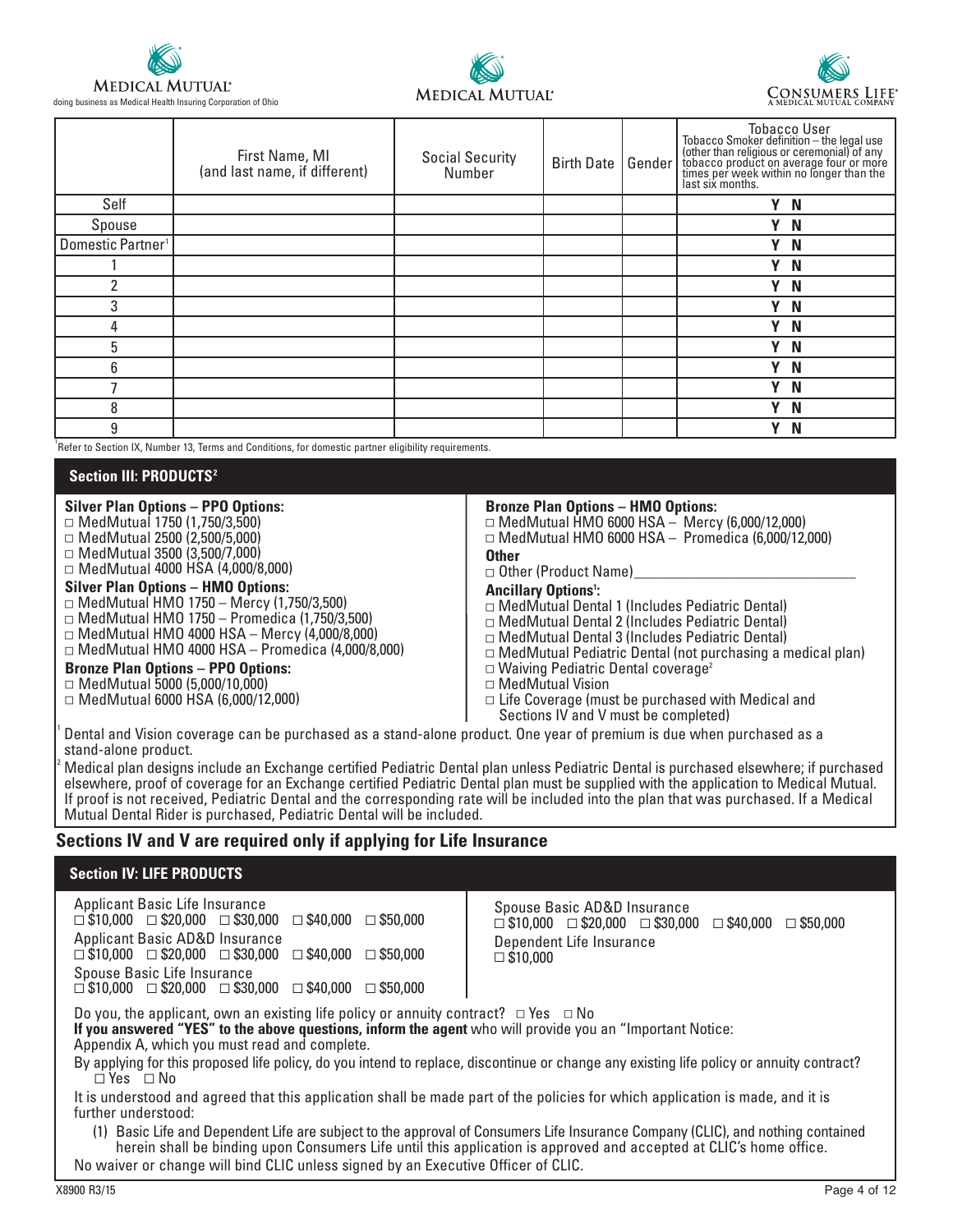

## **Section IV: LIFE PRODUCTS (continued)**

| If the proposed insured answers "yes" to any of the following questions 1 through 8 in this section, that person<br>is not eligible for life insurance coverage under this application. If the contract holder is not eligible, dependents<br>will not be eligible either.                                                                                         |                      |              |  |  |
|--------------------------------------------------------------------------------------------------------------------------------------------------------------------------------------------------------------------------------------------------------------------------------------------------------------------------------------------------------------------|----------------------|--------------|--|--|
| To the best of your knowledge and belief:                                                                                                                                                                                                                                                                                                                          |                      |              |  |  |
| 1. Has the proposed insured ever tested positive for exposure to the HIV infection, or been diagnosed as having<br>Acquired Immune Deficiency Syndrome (AIDS) or AIDS Related Complex (ARC) caused by the HIV infection<br>or other sickness or condition derived from such infection?                                                                             | $\Box$ Yes $\Box$ No |              |  |  |
| 2. Has the proposed insured ever (a) been diagnosed with, or (b) been advised by a member of the medical<br>profession to seek treatment for, or (c) consulted with a health care provider regarding:                                                                                                                                                              |                      |              |  |  |
| (a) Coronary Artery Disease, Heart Attack, Coronary Artery Bypass Surgery, Angioplasty, Stent Placement,<br>Heart Murmur/Valvular Heart Disease or Replacement, Cardiomyopathy, Congenital Heart Disease,<br>Stroke/mini-stroke, abnormal heart rhythm, or Cerebral or Symptomatic Aneurysm?                                                                       | $\Box$ Yes $\Box$ No |              |  |  |
| (b) Chronic Lung Disease (except mild Asthma), Chronic Bronchitis, Emphysema, Sarcoidosis or Cystic Fibrosis?                                                                                                                                                                                                                                                      | $\Box$ Yes $\Box$ No |              |  |  |
| (c) Bipolar Depression, Schizophrenia, Alzheimer's Disease, Dementia, Parkinson's Disease, Demyelinating<br>Disease including Multiple Sclerosis, Huntington's Disease, Hydrocephalus, or any other disease of the<br>central nervous system?                                                                                                                      | $\Box$ Yes $\Box$ No |              |  |  |
| (d) Chronic Kidney Disease, end-stage Renal Disease with dialysis, or Liver Disease including Cirrhosis,<br><b>Hepatitis B or Hepatitis C?</b>                                                                                                                                                                                                                     | $\Box$ Yes $\Box$ No |              |  |  |
| (e) Diabetes except gestational or with vascular or renal complications?                                                                                                                                                                                                                                                                                           | $\Box$ Yes $\Box$ No |              |  |  |
| (f) Cancer, Leukemia, Melanoma or any other internal cancer (except basal cell or squamous cell skin cancer)?                                                                                                                                                                                                                                                      | $\Box$ Yes $\Box$ No |              |  |  |
| (g) Systemic Lupus or Scleroderma?                                                                                                                                                                                                                                                                                                                                 | $\Box$ Yes $\Box$ No |              |  |  |
| (h) an organ transplant?                                                                                                                                                                                                                                                                                                                                           | $\Box$ Yes $\Box$ No |              |  |  |
| 3. In the past 12 months, has the proposed insured:                                                                                                                                                                                                                                                                                                                |                      |              |  |  |
| (a) required the assistance of another person or a device of any kind for bathing, dressing, eating, toileting,<br>getting in and out of a chair or bed, or the management of bowel or bladder problems?                                                                                                                                                           | $\Box$ Yes $\Box$ No |              |  |  |
| (b) received, or been advised by a licensed member of the medical profession to have, any of the following<br>types of care: nursing home, assisted living facility, adult day care facility, home health care services, or<br>physical, occupational, speech therapy, or is the proposed insured currently confined to any hospital or<br>other medical facility? | $\Box$ Yes $\Box$ No |              |  |  |
| (c) used any of the following: walker, wheelchair, electric scooter, oxygen or catheter?                                                                                                                                                                                                                                                                           | $\Box$ Yes $\Box$ No |              |  |  |
| (d) applied for, received, or is the proposed insured currently receiving disability, hospital, or medical benefits<br>from any insurance company, government, employer, or other source other than for maternity?                                                                                                                                                 | $\Box$ Yes $\Box$ No |              |  |  |
| 4. In the past 12 months, has the proposed insured:                                                                                                                                                                                                                                                                                                                |                      |              |  |  |
| (a) been advised by a member of the medical profession to have a surgical operation, diagnostic testing<br>(excluding HIV and AIDS) other than for routine screening purposes, treatment, or other procedure which                                                                                                                                                 |                      |              |  |  |
| has not been done?<br>(b) consulted a member of the medical profession for chronic cough, unexplained weight loss, fatigue or                                                                                                                                                                                                                                      | $\Box$ Yes $\Box$ No |              |  |  |
| unexplained gastrointestinal bleeding?                                                                                                                                                                                                                                                                                                                             | $\Box$ Yes $\Box$ No |              |  |  |
| 5. In the next 2 years, will the proposed insured engage in any hazardous sports or activities such as motor<br>sports racing, boat racing, parachuting/skydiving, hang gliding, base jumping, rock or mountain climbing?                                                                                                                                          | $\Box$ Yes $\Box$ No |              |  |  |
| 6. In the past 10 years, has the proposed insured:                                                                                                                                                                                                                                                                                                                 |                      |              |  |  |
| (a) used alcohol to a degree that required treatment or been advised to limit or discontinue its use by a<br>physician, or other health care provider?                                                                                                                                                                                                             | $\Box$ Yes $\Box$ No |              |  |  |
| (b) used unlawful drugs in any form or used prescription drugs other than as prescribed by a physician<br>(including sedatives, or tranquilizers) in any form?                                                                                                                                                                                                     | $\Box$ Yes $\Box$ No |              |  |  |
| (c) been convicted of or incarcerated for a felony?                                                                                                                                                                                                                                                                                                                | $\Box$ Yes           | $\square$ No |  |  |
| (d) been hospitalized for high blood pressure or any mental or nervous disorder?                                                                                                                                                                                                                                                                                   | $\Box$ Yes $\Box$ No |              |  |  |
| 7. In the past 10 years, has the proposed insured been convicted of driving under the influence of drugs or alcohol,<br>been convicted of reckless driving, or had four or more moving violations?                                                                                                                                                                 | $\Box$ Yes $\Box$ No |              |  |  |
| 8. Does the proposed insured's weight fall outside of the acceptable weight range of the following height and<br>weight chart?                                                                                                                                                                                                                                     | $\Box$ Yes $\Box$ No |              |  |  |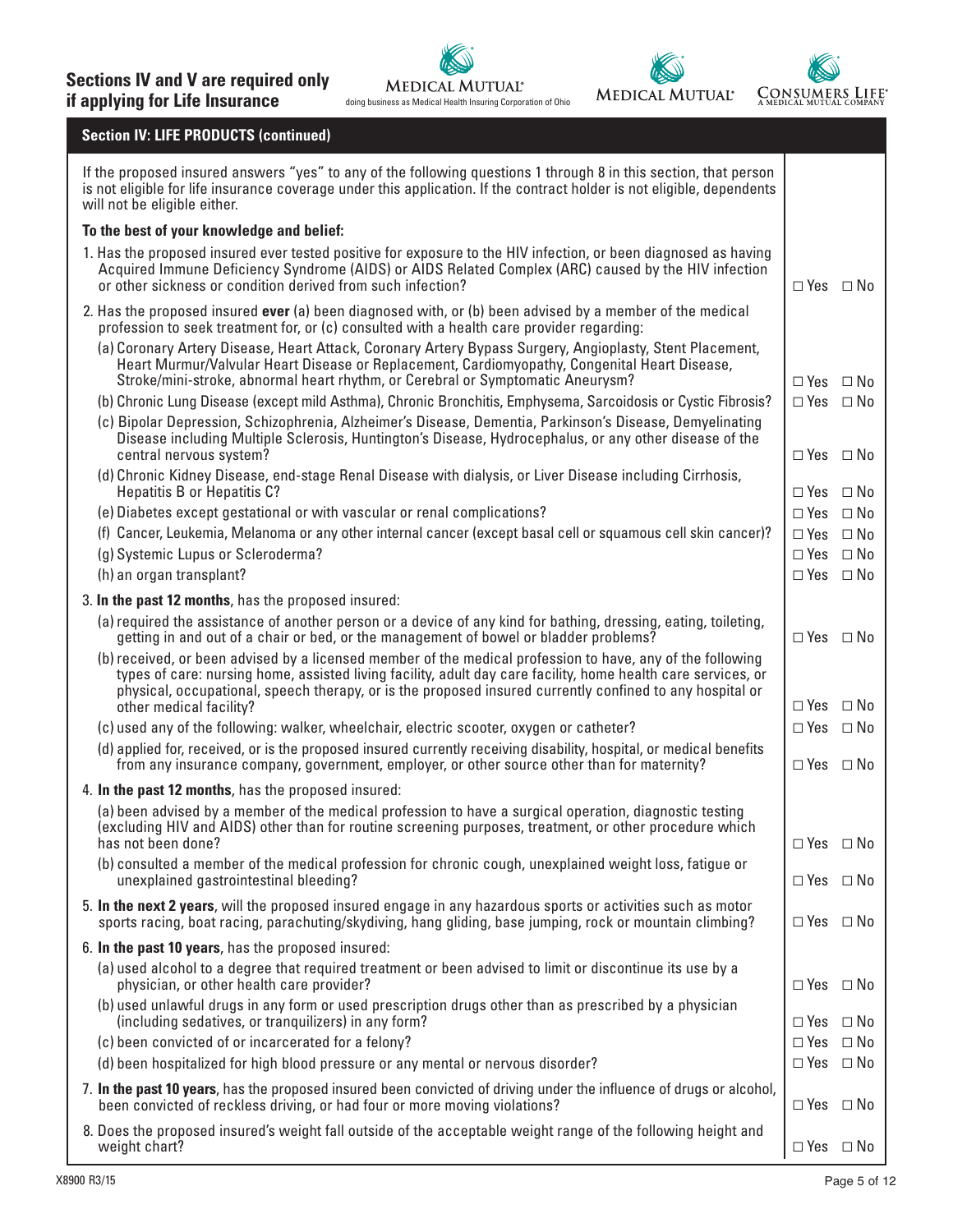





## **Section IV: LIFE PRODUCTS (continued)**

| <b>Height</b>                    | <b>Acceptable Weight Range</b> | <b>Height</b>                    | <b>Acceptable Weight Range</b> |
|----------------------------------|--------------------------------|----------------------------------|--------------------------------|
| $4'$ 5" but less than $4'6"$     | 72 lbs to 154 lbs              | $5'$ 9" but less than $5'10"$    | 125 lbs to 249 lbs             |
| $4'$ 6" but less than $4'7''$    | 75 lbs to 156 lbs              | $5'$ 10" but less than $5'11"$   | 129 lbs to 257 lbs             |
| $4'$ 7" but less than $4'8"$     | 79 lbs to 159 lbs              | $5'$ 11" but less than $6'0''$   | 132 lbs to 265 lbs             |
| $4'$ 8" but less than $4'9"$     | 82 lbs to 161 lbs              | $6'$ 0" but less than $6'1"$     | 136 lbs to 272 lbs             |
| $4'$ 9" but less than $4'10"$    | 85 lbs to 167 lbs              | $6'$ 1" but less than $6'2"$     | 140 lbs to 280 lbs             |
| $4'$ 10" but less than $4'11"$   | 88 lbs to 173 lbs              | $6'$ 2" but less than $6'3"$     | 144 lbs to 288 lbs             |
| $4'$ 11" but less than $5'0''$   | 91 lbs to 180 lbs              | $6'$ 3" but less than $6'4"$     | 148 lbs to 296 lbs             |
| $5'$ 0" but less than $5'1"$     | $95$ lbs to 186 lbs            | $6'$ 4" but less than $6'5"$     | 152 lbs to 305 lbs             |
| $5'$ 1" but less than $5'2"$     | 98 lbs to 193 lbs              | $6'$ 5" but less than $6'6''$    | 156 lbs to 313 lbs             |
| $5'$ 2" but less than $5'3"$     | 101 lbs to 199 lbs             | $6'$ $6''$ but less than $6'7''$ | 160 lbs to 321 lbs             |
| $5'$ 3" but less than $5'4"$     | 104 lbs to 206 lbs             | $6'$ 7" but less than $6'8"$     | 164 lbs to 330 lbs             |
| $5'$ 4" but less than $5'5"$     | 108 lbs to 213 lbs             | $6'$ $8''$ but less than $6'9''$ | 168 lbs to 339 lbs             |
| $5'$ $5''$ but less than $5'6''$ | 111 lbs to 220 lbs             | $6'$ 9" but less than $6'10"$    | 172 lbs to 347 lbs             |
| $5'$ 6" but less than $5'7"$     | 114 lbs to 227 lbs             | $6'$ 10" but less than $6'11"$   | 177 lbs to 356 lbs             |
| $5'$ 7" but less than $5'8"$     | 118 lbs to 235 lbs             | $6'$ 11" but less than $7'0''$   | 181 lbs to 365 lbs             |
| $5'$ 8" but less than $5'9"$     | 121 lbs to 242 lbs             | $7'$ 0" but less than $7'1''$    | 184 lbs to 369 lbs             |
|                                  |                                |                                  |                                |

If any Medical Eligibility questions (Section IV 1-8) are checked "YES", please note below, who the condition applies to.

| <b>QUESTION NUMBER</b> | <b>PATIENT FIRST NAME</b> | <b>DATE OF BIRTH</b> |
|------------------------|---------------------------|----------------------|
| EXAMPLE: 2a            | Mark                      |                      |
|                        |                           |                      |
|                        |                           |                      |
|                        |                           |                      |
|                        |                           |                      |
|                        |                           |                      |
|                        |                           |                      |
|                        |                           |                      |
|                        |                           |                      |
|                        |                           |                      |

## **Section V: APPLICANT BENEFICIARY DESIGNATION**

If two or more primary beneficiaries are named, and you do not list benefit percentages, proceeds will be paid in equal shares to the named primary beneficiaries who survive you. If no primary beneficiary survives you, proceeds will be paid to the contingent beneficiary(ies). If you list benefit percentages, the total must equal 100%.

| <b>LAST NAME</b> | <b>FIRST NAME</b> | <b>DATE OF BIRTH</b> | <b>RELATIONSHIP</b> | <b>BENEFIT %</b> |
|------------------|-------------------|----------------------|---------------------|------------------|
| Primary          |                   |                      |                     | $\frac{0}{0}$    |
| Primary          |                   |                      |                     | $\frac{0}{0}$    |
| Contingent       |                   |                      |                     | $\frac{0}{0}$    |
| Contingent       |                   |                      |                     | $\frac{0}{0}$    |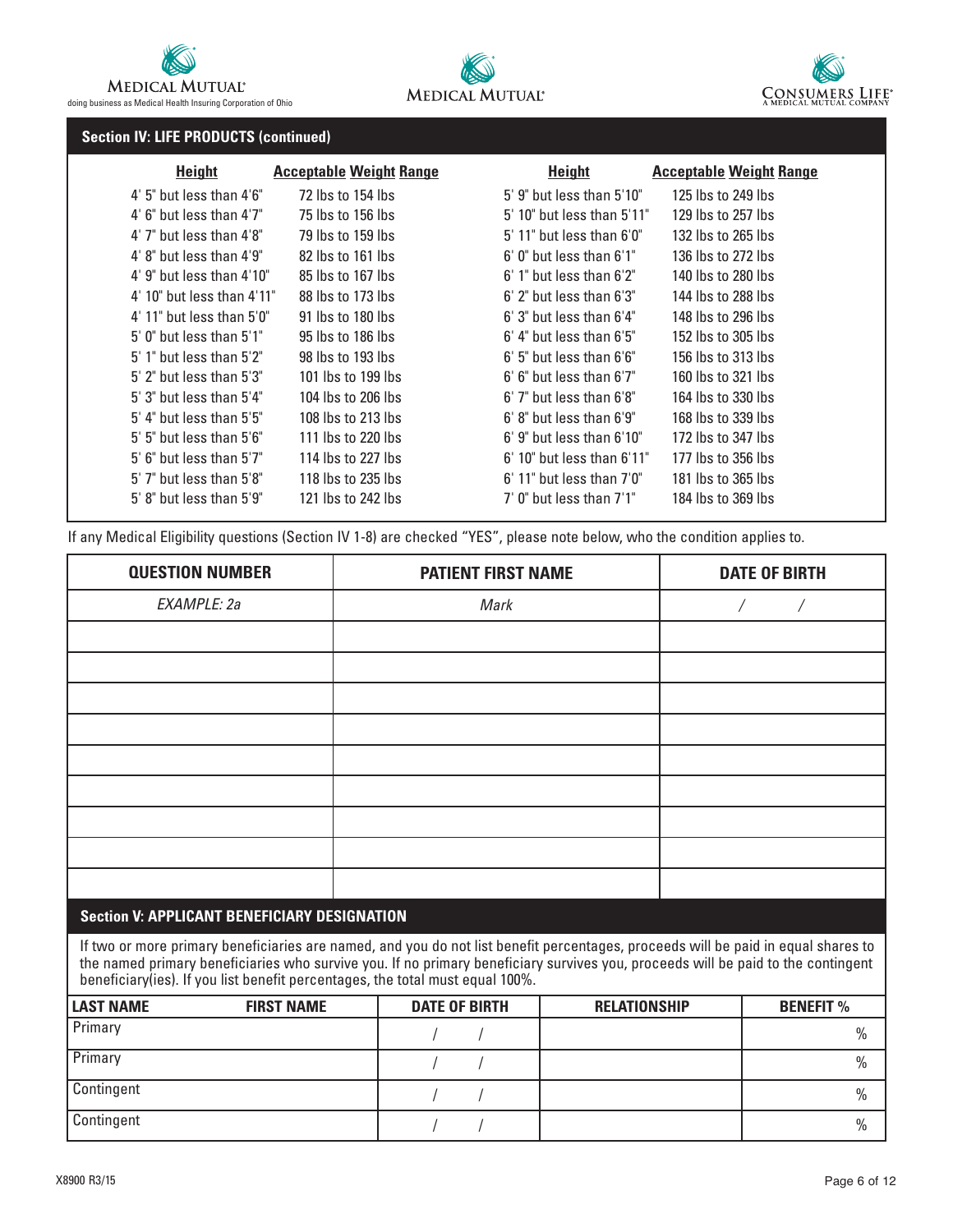





#### **Spouse Beneficiary Designation**

If two or more primary beneficiaries are named, and you do not list benefit percentages, proceeds will be paid in equal shares to the named primary beneficiaries who survive you. If no primary beneficiary survives you, proceeds will be paid to the contingent beneficiary(ies). If you list benefit percentages, the total must equal 100%.

| <b>LAST NAME</b> | <b>FIRST NAME</b> | <b>DATE OF BIRTH</b> | <b>RELATIONSHIP</b> | <b>BENEFIT %</b> |
|------------------|-------------------|----------------------|---------------------|------------------|
| Primary          |                   |                      |                     | $\frac{0}{0}$    |
| Primary          |                   |                      |                     | $\frac{0}{0}$    |
| Contingent       |                   |                      |                     | $\frac{0}{0}$    |
| Contingent       |                   |                      |                     | $\frac{0}{0}$    |

## **Section VI: OTHER COVERAGE INFORMATION**

1. Any person to be covered currently enrolled in Medicare Part A or Part B?  $\Box$  Yes  $\Box$  No If yes, please complete the following:

| <b>NAME</b> | <b>INDICATE MEDICARE PARTS A AND OR B</b> |
|-------------|-------------------------------------------|
|             |                                           |
|             |                                           |
|             |                                           |
|             |                                           |

2. Does **ANY PERSON TO BE COVERED** have any other type of health insurance (Accident, Medicaid, etc.) or is **ANY PERSON TO BE COVERED** currently applying for any other health insurance? If yes, please complete the following:  $\Box$  Yes  $\Box$  No

| <b>NAME</b> | <b>TYPE</b> | <b>NAME OF INSURANCE COMPANY</b> |
|-------------|-------------|----------------------------------|
|             |             |                                  |
|             |             |                                  |
|             |             |                                  |
|             |             |                                  |

3. Does ANY PERSON TO BE COVERED have a condition covered by Workers' Compensation? □ Yes □ No

| <b>NAME</b> | <b>WORKERS' COMPENSATION NUMBER</b> | <b>MEDICAL CONDITION</b> |
|-------------|-------------------------------------|--------------------------|
|             |                                     |                          |
|             |                                     |                          |
|             |                                     |                          |
|             |                                     |                          |

\_\_\_\_\_\_\_\_\_\_\_\_\_\_\_\_\_\_\_\_\_\_\_\_\_\_\_\_\_\_\_\_\_\_\_\_\_\_\_\_\_\_\_\_\_\_\_\_\_\_\_\_\_\_\_\_\_\_\_\_\_\_\_\_\_\_\_\_\_\_\_\_\_\_\_\_\_\_\_\_\_\_\_\_\_\_\_\_\_\_\_\_\_\_\_\_\_\_\_\_\_ \_\_\_\_\_\_\_\_\_\_\_\_\_\_\_\_\_\_\_\_\_\_\_\_\_\_\_\_\_\_\_\_\_\_\_\_\_\_\_\_\_\_\_\_\_\_\_\_\_\_\_\_\_\_\_\_\_\_\_\_\_\_\_\_\_\_\_\_\_\_\_\_\_\_\_\_\_\_\_\_\_\_\_\_\_\_\_\_\_\_\_\_\_\_\_\_\_\_\_\_\_ \_\_\_\_\_\_\_\_\_\_\_\_\_\_\_\_\_\_\_\_\_\_\_\_\_\_\_\_\_\_\_\_\_\_\_\_\_\_\_\_\_\_\_\_\_\_\_\_\_\_\_\_\_\_\_\_\_\_\_\_\_\_\_\_\_\_\_\_\_\_\_\_\_\_\_\_\_\_\_\_\_\_\_\_\_\_\_\_\_\_\_\_\_\_\_\_\_\_\_\_\_ \_\_\_\_\_\_\_\_\_\_\_\_\_\_\_\_\_\_\_\_\_\_\_\_\_\_\_\_\_\_\_\_\_\_\_\_\_\_\_\_\_\_\_\_\_\_\_\_\_\_\_\_\_\_\_\_\_\_\_\_\_\_\_\_\_\_\_\_\_\_\_\_\_\_\_\_\_\_\_\_\_\_\_\_\_\_\_\_\_\_\_\_\_\_\_\_\_\_\_\_\_

**Section VII: US CITIZENSHIP**

Are all applicants listed on this application US Citizens, nationals or lawfully present non-citizens?

▫ Yes ▫ No If No, please indicate which applicant/s \_\_\_\_\_\_\_\_\_\_\_\_\_\_\_\_\_\_\_\_\_\_\_\_\_\_\_\_\_\_\_\_\_\_\_\_\_\_\_\_\_\_\_\_\_\_\_\_\_\_\_\_\_\_\_\_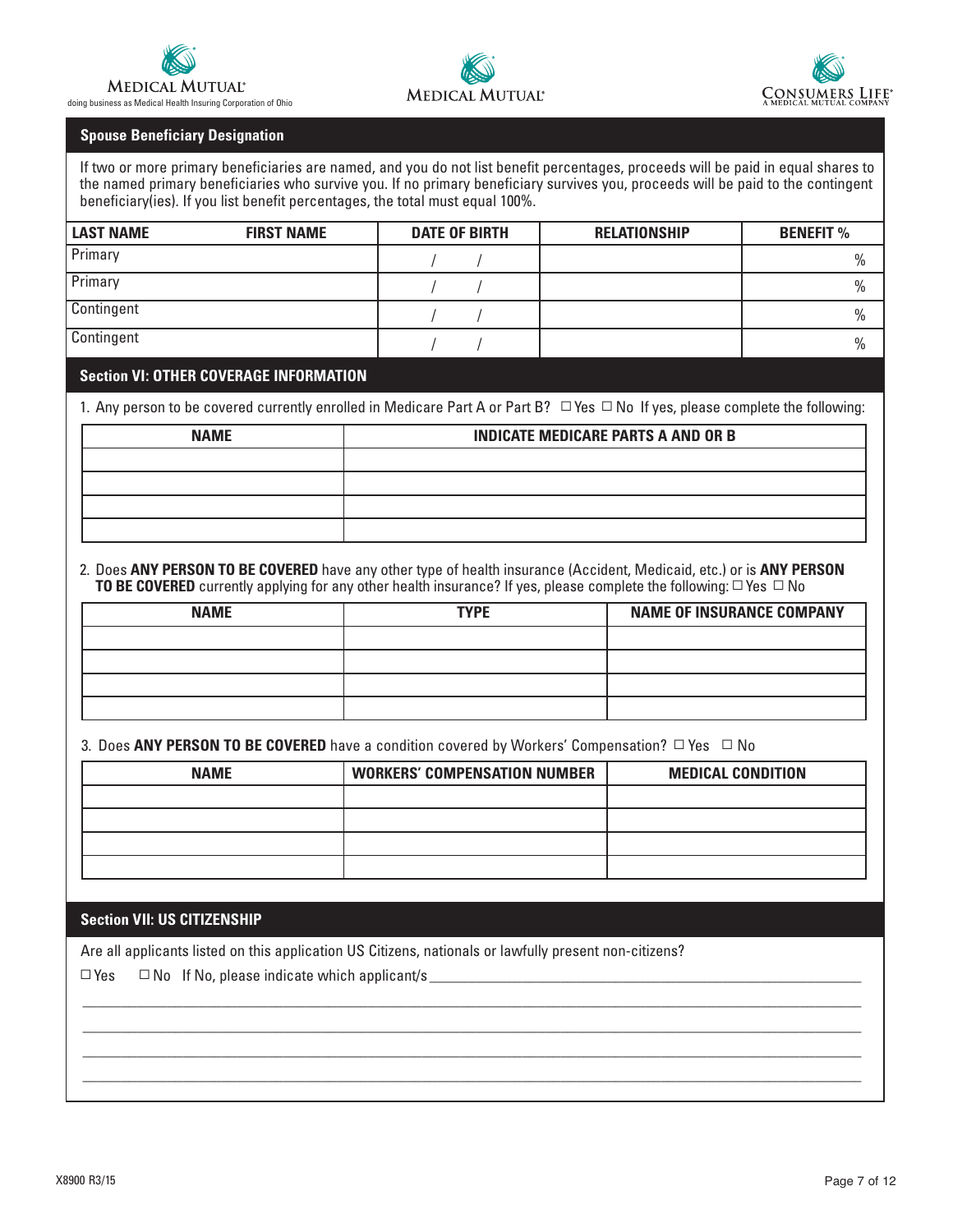

doing business as Medical Health Insuring Corporation of Ohio

## **Section VIII: BILLING INFORMATION**

**The first month's premium payment with the receipt of the application is required;** coverage will not be effectuated without a completed application and the first month's premium payment.

**MEDICAL MUTUAL®** 

### **HOW DO YOU WANT TO MAKE YOUR FIRST PAYMENT?**

**1. □ FINANCIAL INSTITUTION – Complete the Financial Institution Section below.** 

#### **2.** ▫ **CREDIT CARD – Complete the Credit Card Section below.**

**3.** ▫ **CHECK** (In case of insufficient funds, a \$20 returned item fee may be applied); **must be included with the application.**

#### ▫ **FINANCIAL INSTITUTION\***

If you wish to be billed through your financial institution, please complete the following authorization:

I authorize Medical Mutual of Ohio®/Consumers Life Insurance Company® to initiate premium payments from my account. The authorization will remain in effect until Medical Mutual of Ohio/Consumers Life Insurance Company and my financial institution have received written notification from me within a reasonable time period to allow termination of the payment arrangement. Premiums are to be deducted from: Checking  $\Box$  Savings  $\Box$ 

(Please note: Not all Financial Institutions allow deductions from a savings account. Please verify this information with your financial institution.)

In case of insufficient funds, a \$20 returned item fee will be applied.

| Name and branch of bank/financial institution |       |          | <b>Account Number</b>         | ⊻ ш<br>ပα   |
|-----------------------------------------------|-------|----------|-------------------------------|-------------|
| Address                                       |       |          | Account Holder's Name         | ౿<br>▭<br>ш |
| City                                          | State | Zip Code | <b>Transit Routing Number</b> | 0           |
| <b>Account Holder's Signature</b>             |       |          | Date                          | 30          |

#### **Please attach a voided check for checking account or a deposit slip for savings account in order for our office to verify the bank information.**

## ▫ **CREDIT CARD\***

If you wish to be billed through your credit card, please complete the following authorization:

 $\Box$  Mastercard  $\Box$  Visa  $\Box$  Discover

| <b>Cardholder Name</b>            | <b>Card Number</b>                                 |
|-----------------------------------|----------------------------------------------------|
|                                   | CSC - The 3 digit code on back of your credit card |
| Bank Name (if applicable)         | <b>Expiration Date</b>                             |
| <b>Account Holder's Signature</b> | Date                                               |

\*Please note, the information provided above will **NOT be** used to set up future automated payments. An invoice will be generated and mailed to you; your invoice will advise on options to make your future monthly payments.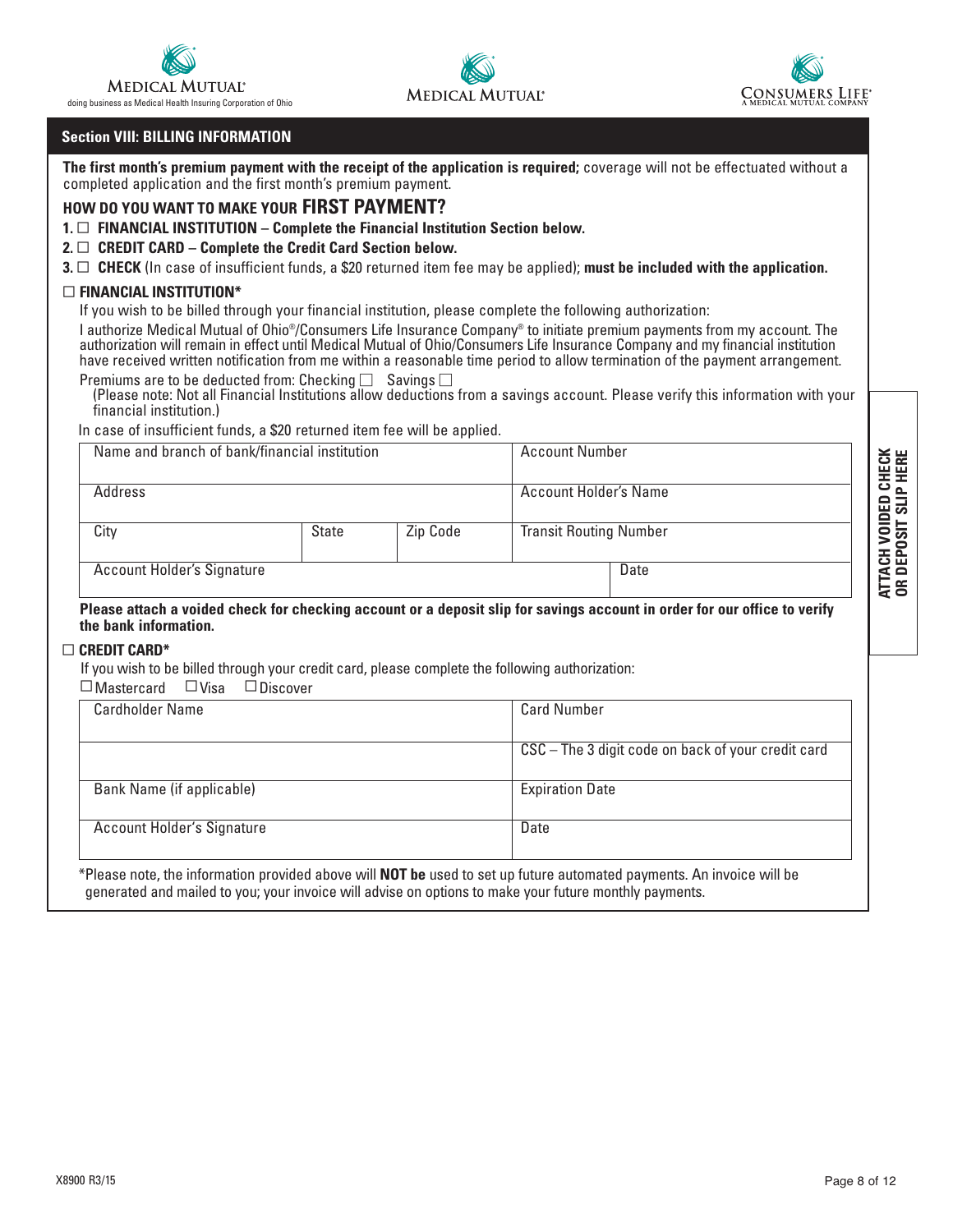





## **Section IX: TERMS AND CONDITIONS**

**I hereby apply to the carrier(s) offering the coverage indicated on this application. Your insurance is being offered through Medical Mutual of Ohio and/or one of its wholly owned subsidiaries, Consumers Life Insurance Company or Medical Health Insuring Corporation of Ohio, collectively referred to as "Medical Mutual."**

- 1. I authorize release of information, without limitation, from any medical/medically related facility, prior health insurance carrier, prescription history database supplier, pharmacy benefit manager, government agency or person to Medical Mutual and/or any affiliates or division of Medical Mutual: (a) to evaluate this application; (b) to adjudicate claims submitted on behalf of me or my dependents; (c) for utilization review programs to monitor health services or quality improvement activities and/or; (d) for credentialing purposes. I authorize Medical Mutual to provide a photocopy of this release to any physician or medical institution to obtain records for the purposes stated above. This authorization will be valid for a period of two and one-half years for the purpose of collecting information regarding this Application.
- 2. I understand that the life insurance benefits for which I am applying are subject to medical eligibility questions and I agree that I, as the Applicant, have answered the medical eligibility questions to the best of my knowledge and belief on behalf of my spouse, and/or dependents. I also understand that if I answered "yes" to any of the medical eligibility questions that I, my spouse and/or dependents are NOT eligible for the life insurance benefits.
- 3. By signing below, I represent and warrant as follows: (a) I have thoroughly read and understand this Health and Life Application and the questions asked herein; (b) I have answered each and every question set forth in this Application; (c) all of my answers to each of the questions are accurate, complete and true and (d) I did not sign a blank or partially completed Application. I agree that Medical Mutual, in their sole discretion, may rescind my policy on the basis of any material misrepresentation or fraudulent response to any question in this Application. I further agree that if a policy is issued, it will be issued by Medical Mutual in full reliance and in consideration of the information, answers and statements contained herein.
- 4. I have read the sales materials and understand the plan benefits, exclusions, and limitations as outlined therein. I acknowledge that the managed care features of this health insurance policy (such as the preferred provider organization network) have been explained to my satisfaction. I also understand that I may review a copy of the Master Group Contract(s) and Trust Agreement, if applicable, upon making such a written request to Medical Mutual.
- 5. No issuance, waiver, modification or change of policy or any of Medical Mutual rules or amendments shall be binding upon Medical Mutual unless it is in writing and signed by an authorized officer of Medical Mutual, as applicable.
- 6. I represent that neither I nor my spouse are receiving any form of payment, reimbursement or compensation for this coverage from any employer.
- 7. A permanent ID card and certificate book, explaining my benefits, will be issued following the final review and acceptance of this application. I understand that my certificate book will be made available to me electronically through My Health Plan (MHP), Medical Mutual's secure member website. I will receive an email from Medical Mutual after the effective date of my policy with instructions on how to create an MHP account. I also understand that I may request a free paper copy of my certificate book, change my paperless preference, or update my contact information at any time by calling Customer Care at the phone number shown on my ID card or through MHP.
- 8. I understand and agree that I am solely and exclusively responsible for the truth, accuracy and completeness of all of the answers contained in this Application. I understand and agree that no agent or broker who may be assisting in the completion of this application has any authority (a) to waive any answer or any portion of any answer to any question on this application or any information Medical Mutual requests, (b) to advise me that I am not obligated to disclose any condition of which I am aware concerning my health or the health of any dependent included on the application, (c) to make any representation concerning health benefits that are inconsistent with, or different from, any written information provided by Medical Mutual or (d) to bind Medical Mutual in any way by making any statement, promise or representation that is not set out in writing in this Application or regarding eligibility, benefits or issuance of a policy, (e) to answer any questions in, or insert any information on, this Application on my behalf, or (f) to approve coverage.
- 9. I understand and agree that I am responsible for disclosing all information required by this Application, including, but not limited, to all health conditions and diagnoses of which I am aware. I understand and agree that Medical Mutual has the exclusive right to determine whether a particular condition or diagnosis is significant, that I do not have the right to evaluate whether a condition or diagnosis should or should not be disclosed on this Application and that I am obligated to disclose even those conditions or diagnoses that I do not believe are significant or important.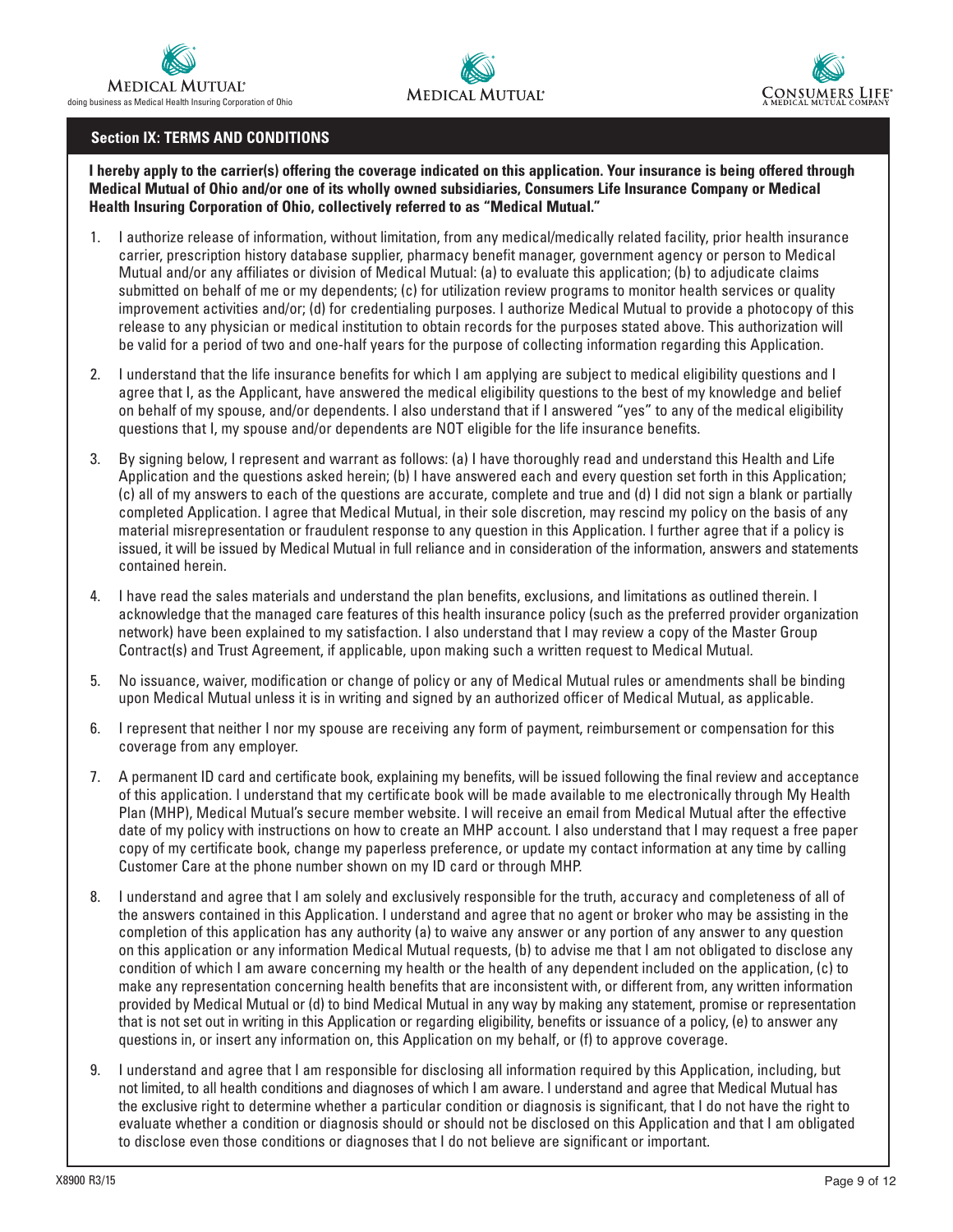





#### **Section IX: TERMS AND CONDITIONS (continued)**

- 10. My dependents and I understand and agree that any information obtained will not be released by the Company to any person or organization except to reinsuring companies, or other persons or organizations performing health care operations or business or legal services in connection with any application, claim, or as may be otherwise lawfully required, or as we may further authorize. If a Consumer Reporting Agency is used, I (we) may request to be interviewed in connection with the preparation of the report. Once personal and health (including medical, dental, and pharmacy) information is disclosed pursuant to this authorization, it may be redisclosed by the recipient and the information may not be protected by federal and state privacy requirements. A copy of this authorization request is available to me or my legal representative upon written request. A photographic copy of this authorization shall be as valid as the original. This authorization shall be valid for a period of two and one-half years. I have the right to revoke this authorization at any time. To revoke this authorization, I must do so in writing and send my written revocation to Medical Mutual's Privacy Office. The revocation will not apply to information that has already been released in response to this authorization. The revocation may adversely affect my application, a claim or a pending insurance action. The revocation will become effective after it is received by Medical Mutual's Privacy Office.
- 11. I understand and acknowledge that this authorization extends to all medical records, including records which may contain information regarding treatment for physical and mental illness, alcohol/drug abuse and/or HIV – AIDS test results or diagnosis. I expressly consent to the release of such information.
- 12. I understand that I have the right to cancel this coverage within 10 days of receipt of my certificate booklet/policy with a full refund of any premium paid.
- 13. If I am applying for coverage for my domestic partner, I represent and warrant that I and my domestic partner: 1) cohabit and reside together in the same residence and have done so for at least six months and intend to do so indefinitely; 2) are engaged in an exclusive and committed relationship and are financially interdependent; 3) are both at least 18 years of age and are each other's sole domestic partner; 4) are not married or separated from anyone else; 5) have not had another domestic partner within six months of establishing the current domestic partnership; 6) are not related by blood; and 7) are not in this relationship solely for the purpose of obtaining insurance benefits.
- 14. I understand that I must be a resident of, and live in, the State of Ohio at least six (6) months of each year, to be eligible for this policy.

I am signing this Application on my own behalf and on behalf of all listed dependents. An unaltered copy of this authorization is as valid as the original. I understand that I should not cancel any current health or life insurance coverage until I receive an approval letter and certificate booklet/policy from Medical Mutual.

| Applicant's or Guardian's Signature  | Date | Guardian's Social Security Number (if child only policy) |      |
|--------------------------------------|------|----------------------------------------------------------|------|
| Spouse's Signature                   | Date | Dependent's Signature if 18 or older                     | Date |
| Dependent's Signature if 18 or older | Date | Dependent's Signature if 18 or older                     | Date |

**WARNING:** Any person who, with intent to defraud or knowing that he is facilitating fraud against an insurer, submits an application or files a claim containing a false or deceptive statement is guilty of insurance fraud. (Ohio Revised Code Section 3999.21).

#### **If you are working with a Broker/Agent, please complete with your Broker/Agent information.**

| Sold – Account Executive and Code    |    | Agent of Record                     | Tax I.D.             |
|--------------------------------------|----|-------------------------------------|----------------------|
| Service — Account Executive and Code | 0ľ | Royal Advantage <sup>®</sup> Broker | Commission Indicator |